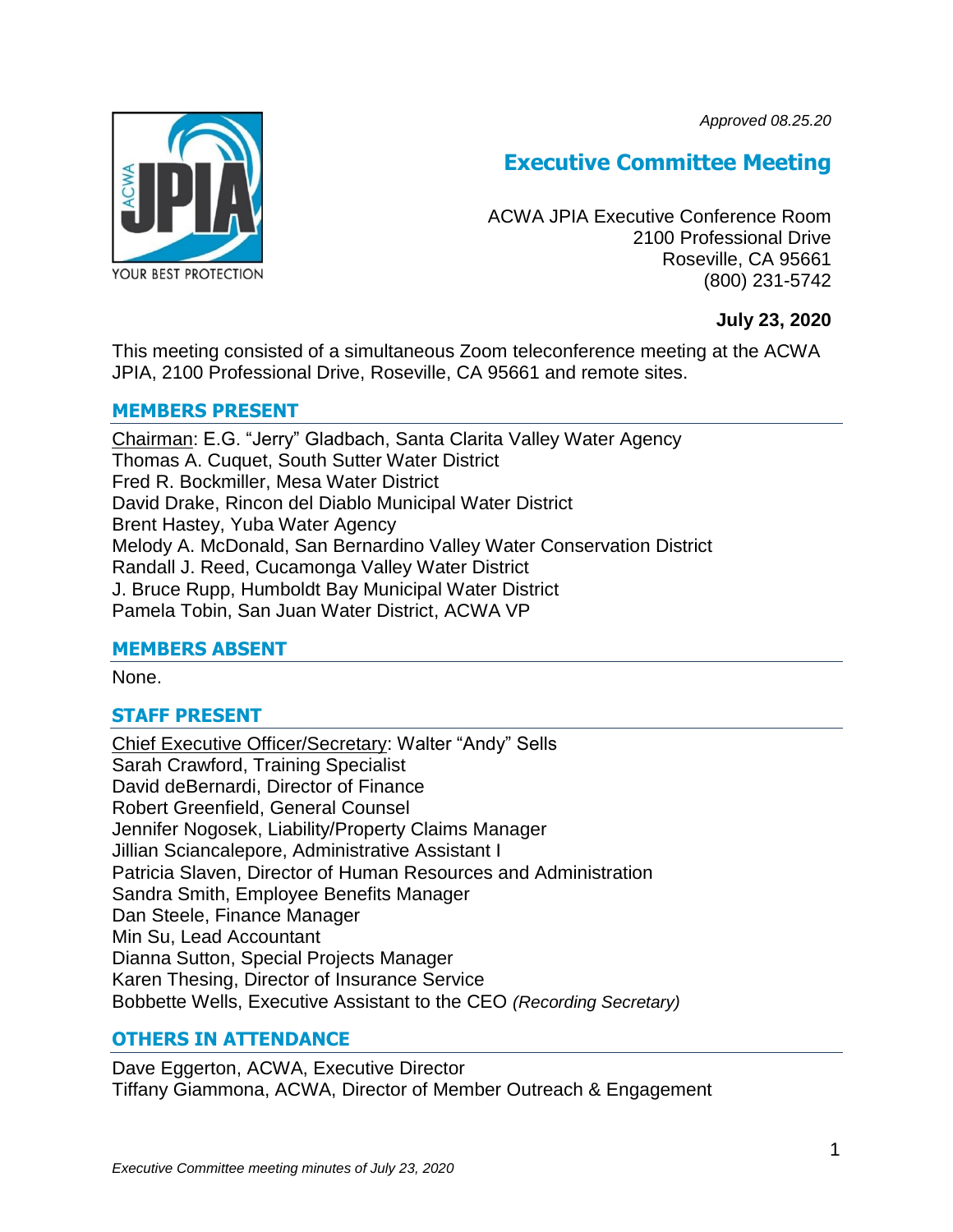James Linthicum, Three Valleys Municipal Water District Al Lopez, Western Municipal Water District Kevin Phillips, Paradise Irrigation District, Finance Chairman

## **WELCOME/CALL TO ORDER AND ANNOUNCEMENT OF QUORUM/INTRODUCTIONS**

Chairman Gladbach called the meeting to order at 1:33 p.m. Chairman Gladbach announced that there was a quorum. Mr. Sells reported on the attendance in the Zoom meeting.

## **PUBLIC COMMENT**

There were no members of the public in attendance.

## **CONSENT AGENDA**

Chairman Gladbach called for approval of the Consent Agenda:

M/S/C (Tobin/Drake) (Bockmiller-Yes; Cuquet-Yes; Drake-Yes; Gladbach-Yes; Hastey-Yes; McDonald-Yes; Reed-Yes; Rupp-Yes; Tobin-Yes): That the Executive Committee approve the minutes of the July 14, 2020 meeting.

#### **ADMINISTRATION**

Meetings attended on behalf of the JPIA None stated.

#### Organizational Goals and Objectives for 2020-2021

Mr. Sells explained that at the Executive Committee meeting of July 14, 2020, the Executive Committee reviewed and approved the Organizational Appraisal. During the process, the Committee identified and approved four goals for the 10/1/20-21 fiscal year. Staff was looking for verification of the verbiage of the goals.

- 1. Develop and deliver workshops to the Executive Committee to enhance knowledge of JPIA financial processes. This goal ties to our core values of Integrity, Operating with Transparency, Honesty and Fairness.
- 2. Prepare and present proposal for a member survey to assess member awareness of JPIA resources and gain understanding of how the JPIA can better serve the membership. This goal represents our core value of Service.
- 3. Convene internal task force to review employee engagement survey results and determine next steps to address areas of concern. The survey was conducted to reinforce our core values of People and Service. This goal represents the commitment to our core values of People and Service.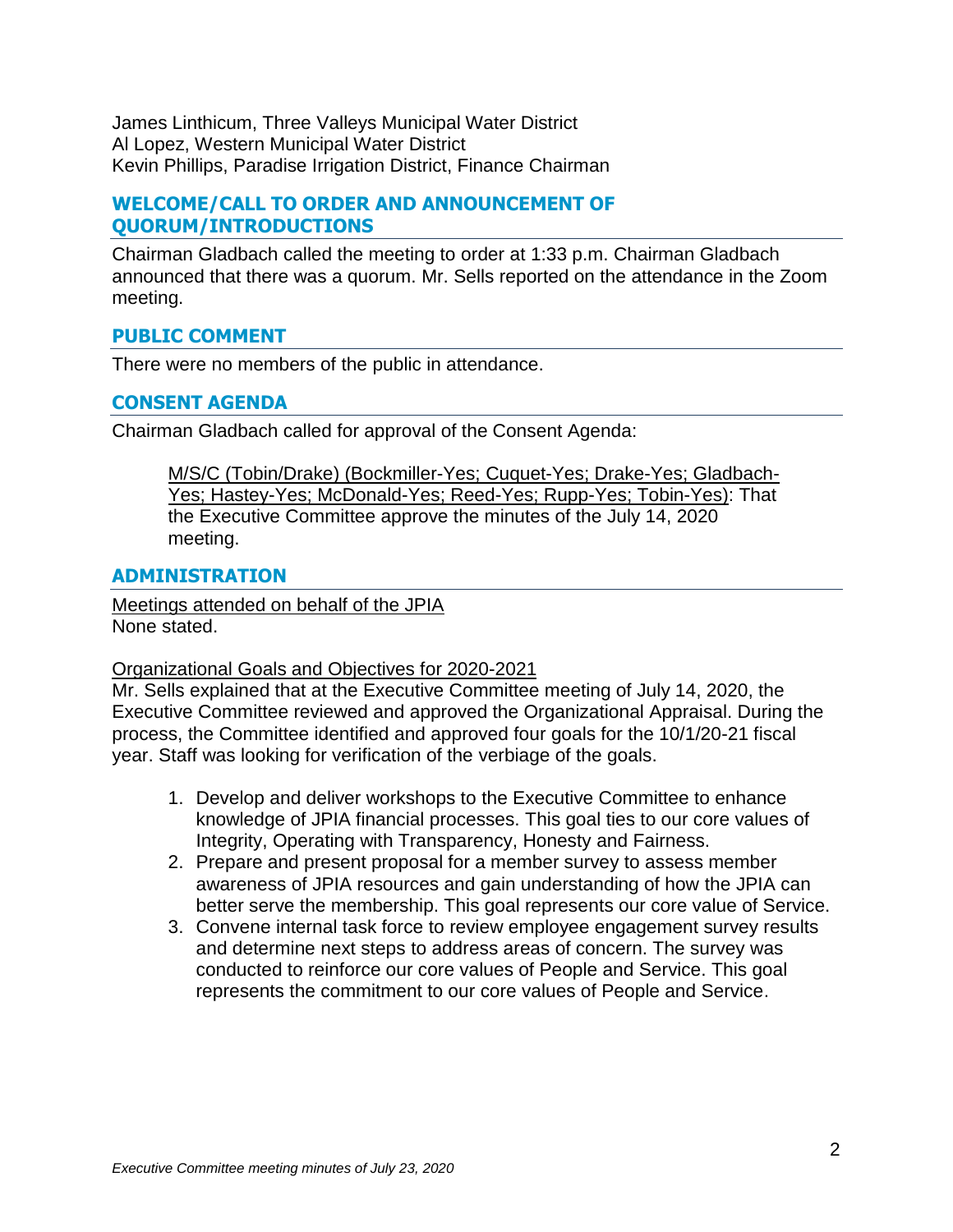4. Prepare and present proposal to retain a futurist to work with the Executive Committee and staff to identify future scenarios for JPIA opportunities and challenges. This is in alignment with our core values of Innovation and Service. Looking to identify future opportunities and challenges allows the JPIA to examine new practices and procedures to enhance the partnership with our members.

The language of the Goals and Objectives was agreed upon. There was discussion of the ability to accomplish these goals with the ongoing COVID situation going into the next year.

#### **PROGRAMS**

#### Employee Benefits Program Committee

Director Rupp reported on the recommendations of the Employee Benefits Program Committee's meeting on July 22, 2020. The following action items were presented to the Executive Committee for approval:

M/S/C (Rupp/Hastey) (Bockmiller-Yes; Cuquet-Yes; Drake-Yes; Gladbach-Yes; Hastey-Yes; McDonald-Yes; Reed-Yes; Rupp-Yes; Tobin-Yes): That the Executive Committee approve no aggregate change to rates for the Anthem Blue Cross self-funded PPO plans and to approve the proposed plan design changes including Rx Post Check, High Cost Generics, Copay Assistance Program, Safe Harbor Program, and setting the cost of the Advantage PPO Program to 12% less than the Classic PPO Program, effective January 1, 2021.

M/S/C (Rupp/Tobin) (Bockmiller-Yes; Cuquet-Yes; Drake-Yes; Gladbach-Yes; Hastey-Yes; McDonald-Yes; Reed-Yes; Rupp-Yes; Tobin-Yes): That the Executive Committee approve an aggregate increase of 7.6**%** for the Anthem Blue Cross HMO plans, effective January 1, 2021.

M/S/C (Rupp/McDonald) (Bockmiller-Yes; Cuquet-Yes; Drake-Yes; Gladbach-Yes; Hastey-Yes; McDonald-Yes; Reed-Yes; Rupp-Yes; Tobin-Yes): That the Executive Committee approve an aggregate rate increase of 8.84**%** for the Kaiser plans, effective January 1, 2021.

M/S/C (Rupp/McDonald) (Bockmiller-Yes; Cuquet-Yes; Drake-Yes; Gladbach-Yes; Hastey-Yes; McDonald-Yes; Reed-Yes; Rupp-Yes; Tobin-Yes): That the Executive Committee approve renewal of the Delta Dental PPO, DeltaCare HMO, VSP, and Standard Short-Term Disability programs with no change in rates, effective January 1, 2021.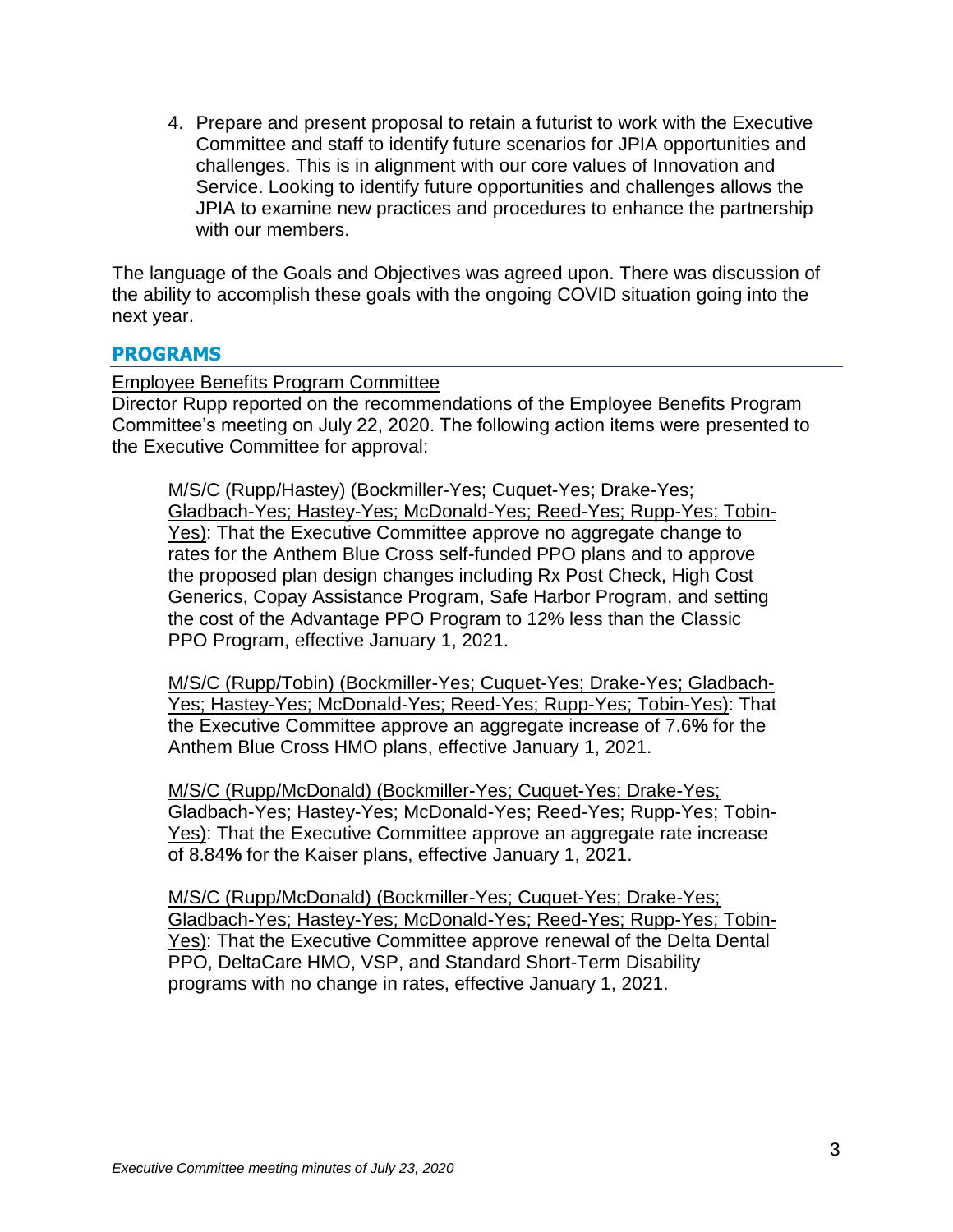M/S/C (Rupp/Hastey) (Bockmiller-Yes; Cuquet-Yes; Drake-Yes; Gladbach-Yes; Hastey-Yes; McDonald-Yes; Reed-Yes; Rupp-Yes; Tobin-Yes): That the Executive Committee approve the renewal of the Standard Long-Term Disability, Basic Life and Supplemental Life programs with a 5% decrease in rates, effective January 1, 2021.

M/S/C (Rupp/Drake) (Bockmiller-Yes; Cuquet-Yes; Drake-Yes; Gladbach-Yes; Hastey-Yes; McDonald-Yes; Reed-Yes; Rupp-Yes; Tobin-Yes): That the Executive Committee approve Anthem EAP to replace MHN EAP with a 7% decrease in rates, effective January 1, 2021.

M/S/C (Rupp/McDonald) (Bockmiller-Yes; Cuquet-Yes; Drake-Yes; Gladbach-Yes; Hastey-Yes; McDonald-Yes; Reed-Yes; Rupp-Yes; Tobin-Yes): That the Executive Committee approve requirement of financial responsibility, shared residence, and primary parenting responsibilities in order to cover a grandchild in the JPIA health plans, effective January 1, 2021.

M/S/C (Rupp/McDonald) (Bockmiller-Yes; Cuquet-Yes; Drake-Yes; Gladbach-Yes; Hastey-Yes; McDonald-Yes; Reed-Yes; Rupp-Yes; Tobin-Yes): That the Executive Committee approve amending the Retirement Policy Requirements to require a minimum of five years of service for retiree benefits eligibility, grandfathering current retirees if any conflict arises, effective January 1, 2021.

M/S/C (Rupp/Hastey) (Bockmiller-Yes; Cuquet-Yes; Drake-Yes; Gladbach-Yes; Hastey-Yes; McDonald-Yes; Reed-Yes; Rupp-Yes; Tobin-Yes): That the Executive Committee approve amending the Retirement Policy Requirements to permit enrollment in Retiree coverage, so long as the employee has remained employed and enrolled.

#### Santa Clarita Valley Water Agency

Mr. Sells explained that during the last 12 months, Santa Clarita Valley Water Agency has experienced five water main breaks. The average claim cost for these breaks is estimated to be in excess of \$200,000 each. The majority of the failures are connected to two water mains that were part of the infrastructure of Valencia Water Company a private water company acquired by the agency in 2018.

Staff has been working with Santa Clarita Valley Water Agency to identify the size, type, location and possible defects in the pipe or installation process of the suspected pipe. Staff is also working with the agency on possible solutions including reducing pressures and potentially self-insuring future breaks/failures.

Santa Clarita Valley Water Agency has prepared an analysis and potential options to reduce the exposure to loss and additional claims. The agency's staff analysis confirmed the pipes involved in the recent failures were part of the acquired Valencia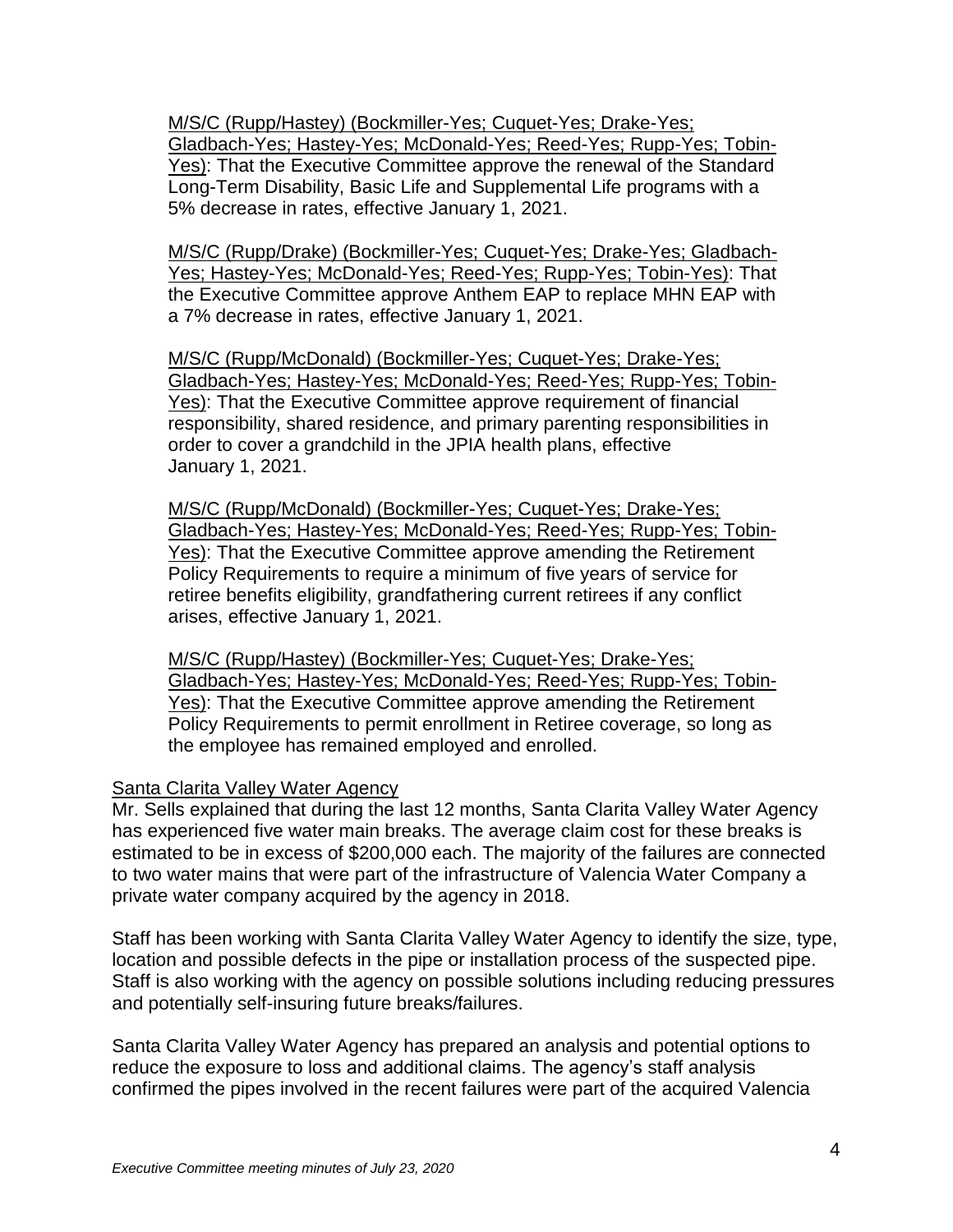Water Company. Immediate steps to reduce the risk of future failures include shutting down certain booster stations and supplemented use of a newly constructed interconnection. They have identified approximately 1700' of PVC pipe to be replaced or repaired scheduled for 2021. There is an additional 1000' of PVC identified to repaired or replaced later in 2021.

JPIA staff believes the recently instituted procedure changes will help reduce exposures in the future. But, the question of the quality of PVC pipe and the installation standards used when the pipe was installed is still questionable. The JPIA believes there continues to be a significant exposure to additional losses related to the infrastructure acquired from the Valencia Water Company.

Staff recommended that the Executive Committee approve increasing the self-insured retention for Santa Clarita Valley Water Agency's losses related to the infrastructure acquired from the Valencia Water Company from \$50,000 to \$100,000.

M/S/C (Cuquet/Hastey) (Bockmiller-Yes; Cuquet-Yes; Drake-Yes; Gladbach-Yes; Hastey-Yes; McDonald-Yes; Reed-Yes; Rupp-Yes; Tobin-Yes): That the Executive Committee approve increasing the self-insured retention for Santa Clarita Valley Water Agency's losses related to the infrastructure acquired from the Valencia Water Company from \$50,000 to \$100,000, effective immediately.

## **MISCELLANEOUS**

Future agenda items None stated.

#### CEO update

Mr. Sells updated the Executive Committee on relevant current issues, progress on the current Goals & Objectives, and potential future opportunities and challenges. Ms. Thesing, Mr. deBernardi, Ms. Slaven, and Mr. Greenfield each presented updates to their departments as well. Mr. Eggerton and Ms. Giammona from ACWA also gave an update. Ms. Smith presented a COVID update.

Availability for next Zoom meeting on August 25, 2020 at 8:30 a.m. No conflicts noted.

The Executive Committee meeting adjourned at 3:12 p.m.